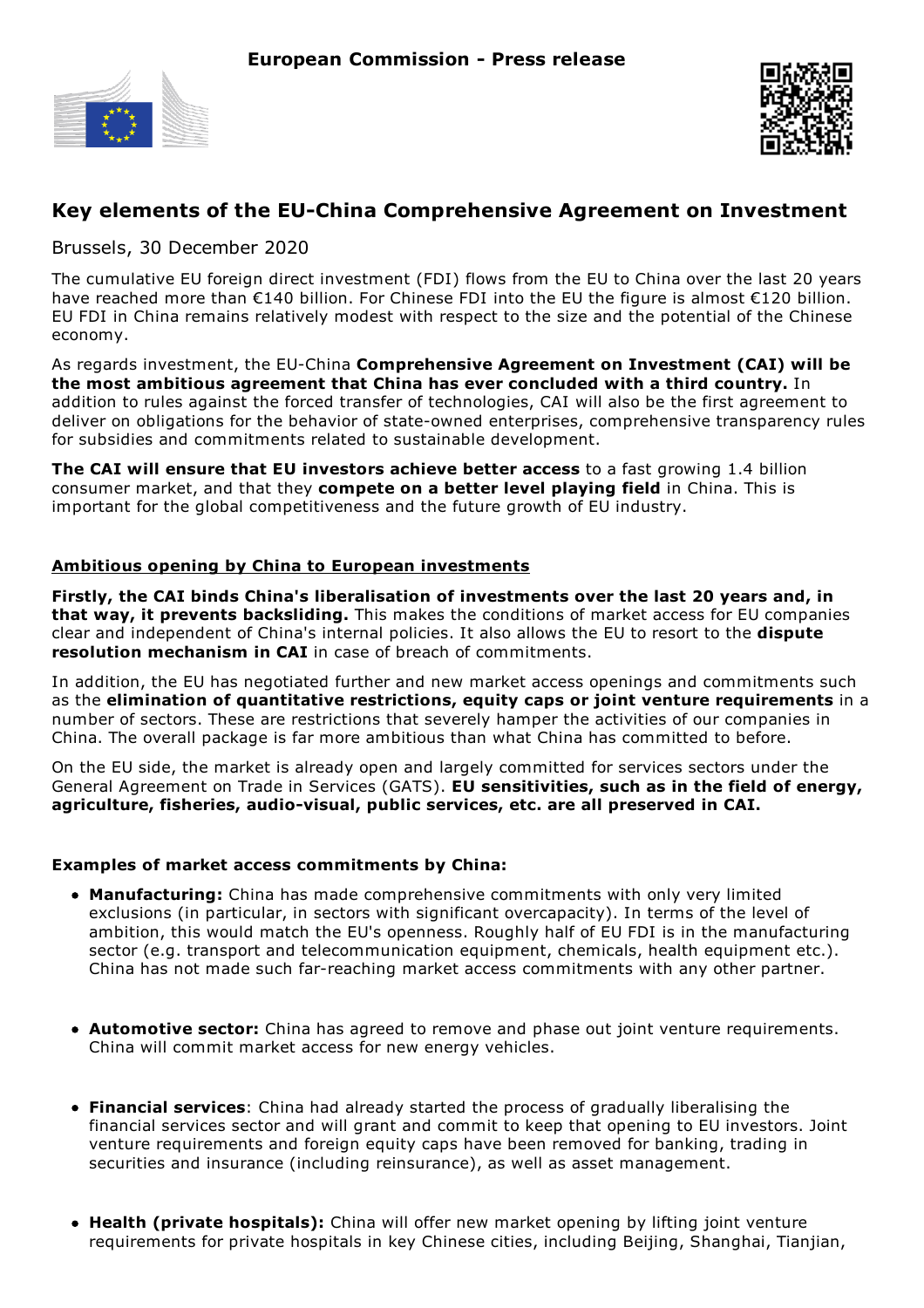Guangzhou and Shenzhen .

- **R&D (biological resources)**: China has not previously committed openness to foreign investment in R&D in biological resources. China has agreed not to introduce new restrictions and to give to the EU any lifting of current restrictions in this area that may happen in the future.
- **Telecommunication/Cloud services**: China has agreed to lift the investment ban for cloud services. They will now be open to EU investors subject to a 50% equity cap.
- **Computer services**: China has agreed to bind market access for computer services a significant improvement from the current situation. Also, China will include a 'technology neutrality' clause, which would ensure that equity caps imposed for value-added telecom services will not be applied to other services such as financial, logistics, medical etc. if offered online.
- **International maritime transport**: China will allow investment in the relevant land-based auxiliary activities, enabling EU companies to invest without restriction in cargo-handling, container depots and stations, maritime agencies, etc. This will allow EU companies to organise a full range of multi-modal door-to-door transport, including the domestic leg of international maritime transport.
- **Air transport-related services**: While the CAI does not address traffic rights because they are subject to separate aviation agreements, China will open up in the key areas of computer reservation systems, ground handling and selling and marketing services. China has also removed its minimum capital requirement for rental and leasing of aircraft without crew, going beyond GATS.
- **Business services**: China will eliminate joint venture requirements in real estate services, rental and leasing services, repair and maintenance for transport, advertising, market research, management consulting and translation services, etc.
- **Environmental services**: China will remove joint venture requirements in environmental services such as sewage, noise abatement, solid waste disposal, cleaning of exhaust gases, nature and landscape protection, sanitations and other environmental services.
- **Construction services**: China will eliminate the project limitations currently reserved in their GATS commitments.
- **Employees of EU investors**: Managers and specialists of EU companies will be allowed to work up to three years in Chinese subsidiaries, without restrictions such as labour market tests or quotas. Representatives of EU investors will be allowed to visit freely prior to making an investment.

#### **Improving level playing field – making investment fairer**

**State owned enterprises (SOEs) -** Chinese SOEs contribute to around 30 percent of the country's GDP. **CAI seeks to discipline the behaviour of SOEs** by requiring them to act in accordance with commercial considerations and not to discriminate in their purchases and sales of goods or services. Importantly, China also undertakes the obligation to provide, upon request, specific information to allow for the assessment of whether the behaviour of a specific enterprise complies with the agreed the CAI obligations. If the problem goes unresolved, we can resort to dispute resolution under the CAI.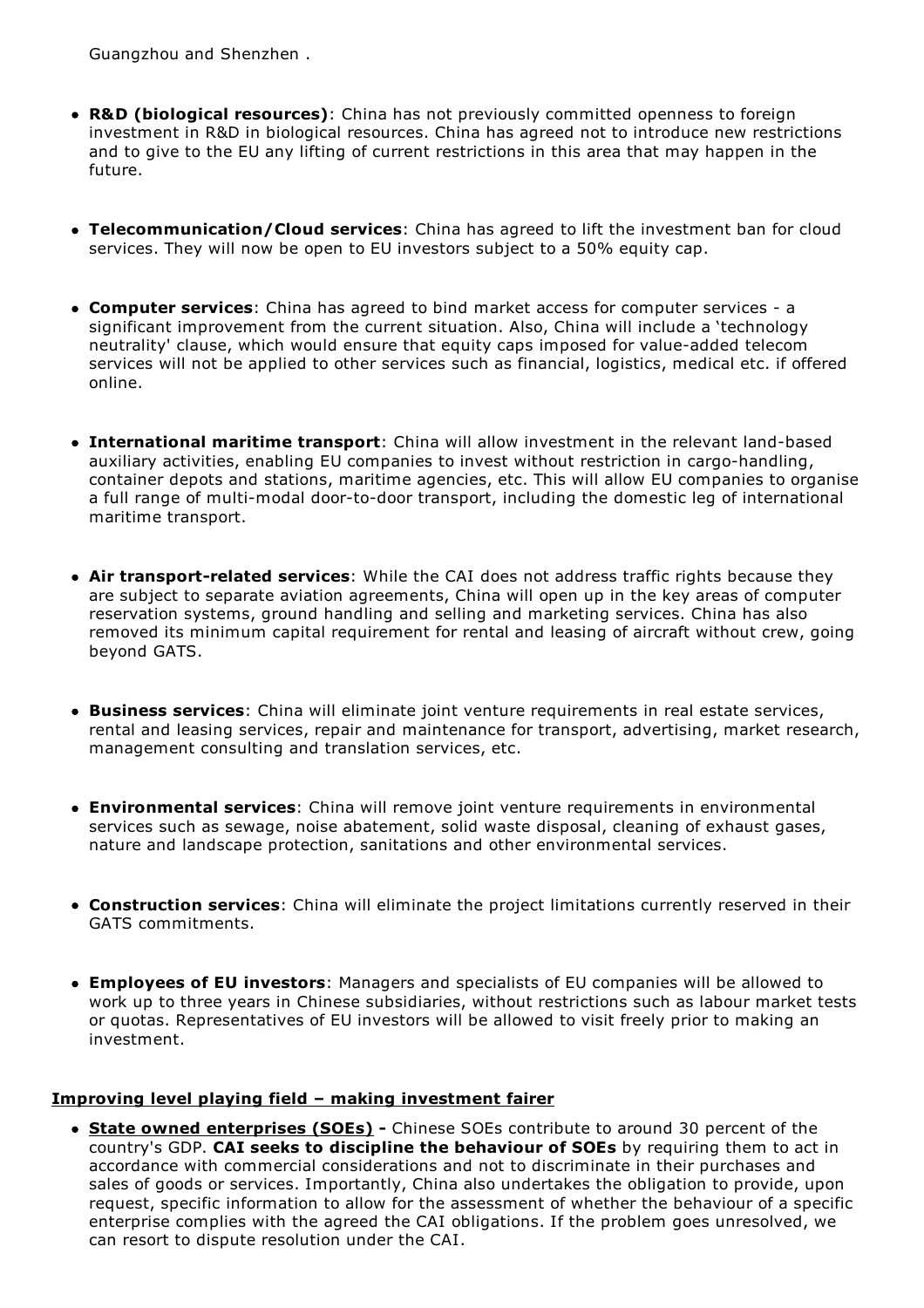- **Transparency in subsidies –** The CAI fills one important gap in the WTO rulebook by imposing **transparency obligations on subsidies in the services sectors**. Also, the CAI obliges China to engage in consultations in order to provide additional information on subsidies that could have a negative effect on the investment interests of the EU. China is also obliged to engage in consultations with a view to seek to address such negative effects.
- **Forced technology transfers –** The CAI lays very clear **rules against the forced transfer of technology**. The provisions consist of the prohibition of several types of investment requirements that compel transfer of technology, such as requirements to transfer technology to a joint venture partner, as well as prohibitions to interfere in contractual freedom in technology licencing. These rules would also include disciplines on the protection of confidential business information collected by administrative bodies (for instance in the process of certification of a good or a service) from unauthorised disclosure. The agreed rules significantly enhance the disciplines in WTO.
- **Standard setting, authorisations, transparency –** This agreement covers other longstanding EU industry requests. China will provide **equal access to standard setting bodies** for our companies. China will also **enhance transparency, predictability and fairness in authorisations**. The CAI will include transparency rules for regulatory and administrative measures to enhance legal certainty and predictability, as well as for procedural fairness and the right to judicial review, including in competition cases.

## **Embedding sustainable development in our investment relationship**

- In contrast to other agreements concluded by China, the CAI binds the parties into a valuebased investment relationship grounded on sustainable development principles. **The relevant provisions are subject to a specifically tailored implementation mechanism to address differences with a high degree of transparency and participation of civil society.**
- China commits, in the areas of **labour and environment,** not to lower the standards of protection in order to attract investment, not to use labour and environment standards for protectionist purposes, as well as to respect its international obligations in the relevant treaties. China will support the uptake of **corporate social responsibility** by its companies.
- Importantly, the CAI also includes commitments on environment and climate, including to **effectively implement the Paris Agreement on climate**.
- China also commits to working towards the ratification of the outstanding **ILO (International Labour Organisation) fundamental** Conventions and takes specific commitments in relation to the two ILO fundamental Conventions on forced labour that it has not ratified yet.

# **Monitoring of implementation and dispute settlement**

- In the CAI, China agrees to an **enforcement mechanism** (state-to-state dispute settlement), as in our trade agreements.
- This will be coupled with a **monitoring mechanism** at pre-litigation phase established at political level, which will allow us to raise problems as they arise (including via an urgency procedure).